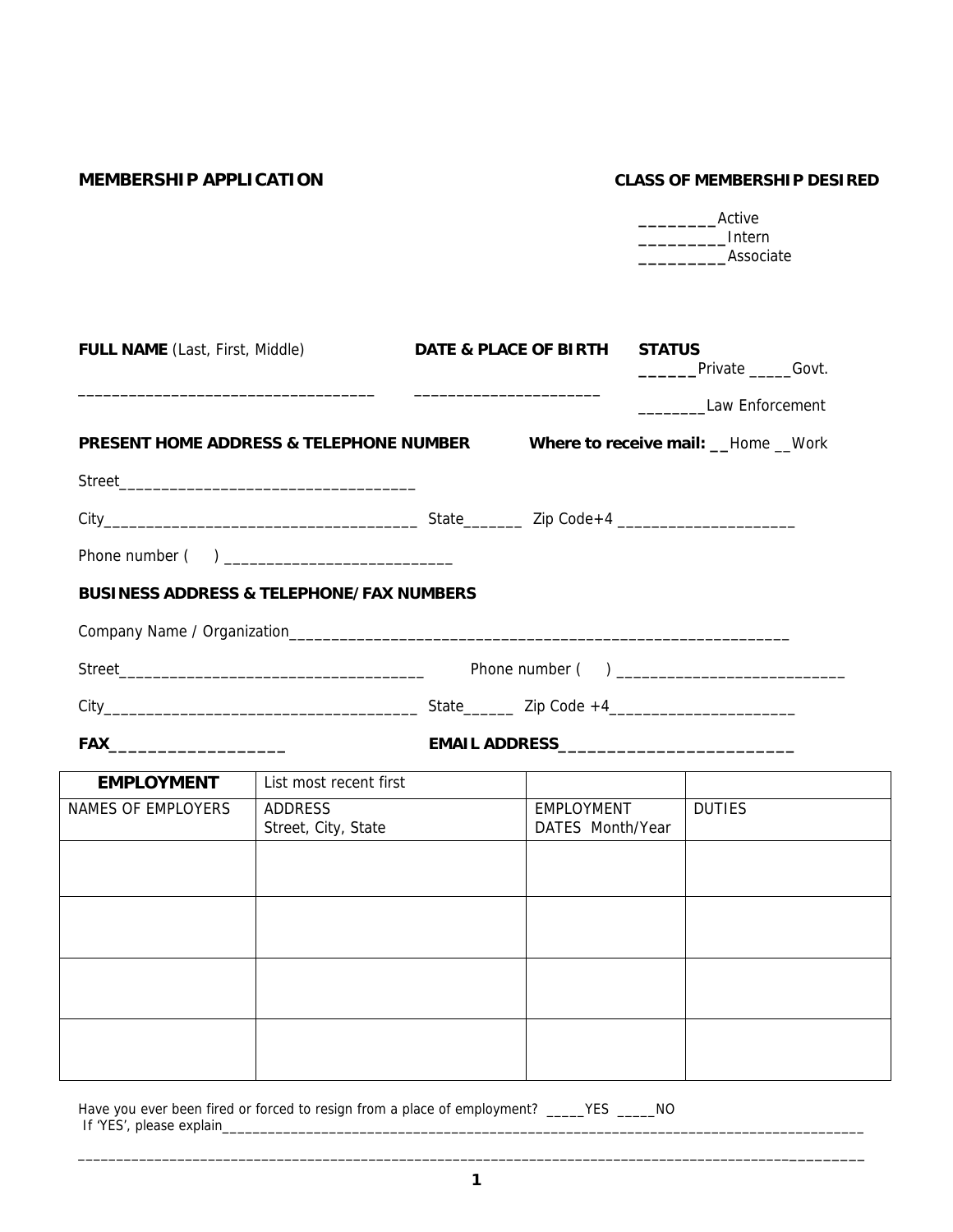# **MILITARY SERVICE**

Are you presently on Active Duty in the United States Armed Forces? \_\_\_\_\_YES \_\_\_\_\_NO If YES, please complete the following:

| <b>SERVICE &amp; BRANCH</b> | <b>RANK</b> | <b>ENTRY DATE</b> | <b>DUTY POSITION</b> | ORGANIZATION/STATION |
|-----------------------------|-------------|-------------------|----------------------|----------------------|
|                             |             |                   |                      |                      |

## **PRIOR MILITARY SERVICE**

| <b>SERVICE &amp; BRANCH</b> | <b>RANK</b> | <b>ENTRY DATE</b> | <b>DUTY POSITION</b> | <b>TYPE OF DISCHARGE</b> |
|-----------------------------|-------------|-------------------|----------------------|--------------------------|
|                             |             |                   |                      |                          |

\_\_\_\_\_\_\_\_\_\_\_\_\_\_\_\_\_\_\_\_\_\_\_\_\_\_\_\_\_\_\_\_\_\_\_\_\_\_\_\_\_\_\_\_\_\_\_\_\_\_\_\_\_\_\_\_\_\_\_\_\_\_\_\_\_\_\_\_\_\_\_\_\_\_\_\_\_\_\_\_\_\_\_\_\_\_\_\_\_\_\_\_\_ \_\_\_\_\_\_\_\_\_\_\_\_\_\_\_\_\_\_\_\_\_\_\_\_\_\_\_\_\_\_\_\_\_\_\_\_\_\_\_\_\_\_\_\_\_\_\_\_\_\_\_\_\_\_\_\_\_\_\_\_\_\_\_\_\_\_\_\_\_\_\_\_\_\_\_\_\_\_\_\_\_\_\_\_\_\_\_\_\_\_\_\_\_

Did you ever receive a Courts-Martial or Non-Judicial Punishment? \_\_\_\_\_YES \_\_\_\_\_NO If 'YES', please explain\_\_\_\_\_\_\_\_\_\_\_\_\_\_\_\_\_\_\_\_\_\_\_\_\_\_\_\_\_\_\_\_\_\_\_\_\_\_\_\_\_\_\_\_\_\_

# **EDUCATION**

| <b>SCHOOL</b> | <b>NAME, CITY &amp; STATE</b> | <b>FROM</b> | TO      | <b>DID YOU</b>   | <b>TYPE OF</b> |
|---------------|-------------------------------|-------------|---------|------------------|----------------|
|               |                               | Month &     | Month & | <b>GRADUATE?</b> | <b>DEGREE</b>  |
|               |                               | Year        | Year    |                  |                |
|               |                               |             |         |                  |                |
| High School   |                               |             |         |                  |                |
|               |                               |             |         |                  |                |
| College -     |                               |             |         |                  |                |
| Undergraduate |                               |             |         |                  |                |
|               |                               |             |         |                  |                |
| College -     |                               |             |         |                  |                |
| Post-         |                               |             |         |                  |                |
| graduate      |                               |             |         |                  |                |

### **POLYGRAPH SCHOOLING**

| <b>BASIC SCHOOL</b><br>Name, City & State | <b>FROM</b><br>Month &<br>Year | TO<br>Month &<br>Year | <b>DID YOU</b><br><b>GRADUATE?</b> | <b>RECEIVED</b><br><b>YOUR</b><br>DIPLOMA?* |
|-------------------------------------------|--------------------------------|-----------------------|------------------------------------|---------------------------------------------|
|                                           |                                |                       |                                    |                                             |

**\*Copy of diploma/dates of attendance must be submitted with application. If diploma has not yet been received, explain why.** 

\_\_\_\_\_\_\_\_\_\_\_\_\_\_\_\_\_\_\_\_\_\_\_\_\_\_\_**\_\_\_\_\_\_\_\_\_\_\_\_\_\_\_\_\_\_\_\_\_\_\_\_**\_\_\_\_\_\_\_\_\_\_\_\_\_\_\_\_\_\_\_\_\_\_\_\_\_\_\_\_\_\_\_\_\_\_\_\_\_\_ \_\_\_\_\_\_\_\_\_\_\_\_\_\_\_\_\_\_\_\_\_\_\_\_\_\_\_\_\_\_\_\_\_\_\_\_\_\_\_\_\_\_\_\_\_\_\_\_\_\_\_\_\_\_\_\_\_\_\_\_\_\_\_\_\_\_\_\_\_\_\_\_\_\_\_\_\_\_\_\_\_\_\_\_\_\_\_\_\_\_\_\_\_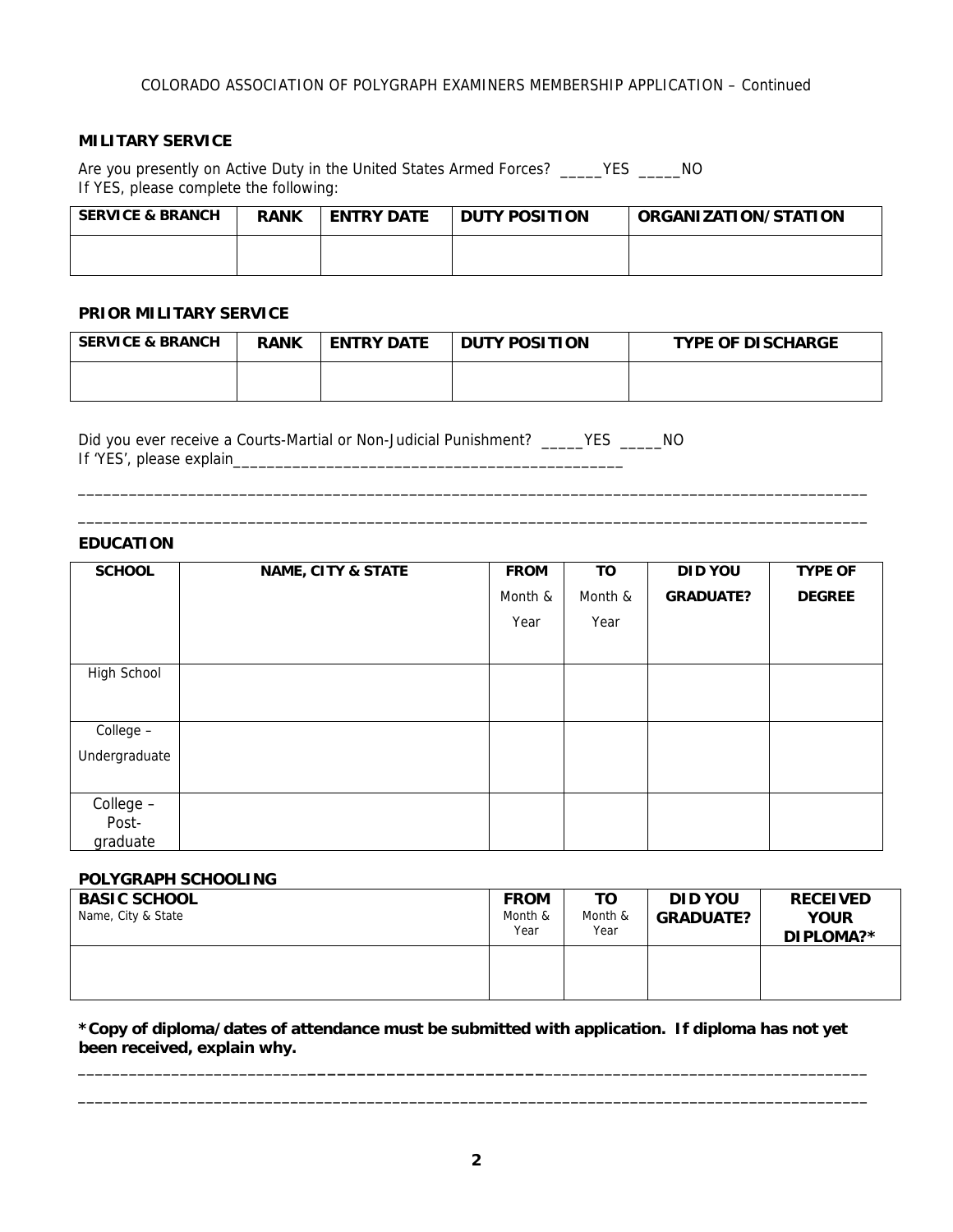| NAME, CITY, STATE<br><b>TYPE OF STUDY</b>                                               | <b>FROM</b><br>Month &<br>Year | <b>TO</b><br>Month &<br>Year | <b>DID YOU</b><br><b>GRADUATE?</b> | <b>RECEIVED</b><br><b>YOUR</b><br><b>DIPLOMA?</b> |
|-----------------------------------------------------------------------------------------|--------------------------------|------------------------------|------------------------------------|---------------------------------------------------|
|                                                                                         |                                |                              |                                    |                                                   |
|                                                                                         |                                |                              |                                    |                                                   |
| List principle instructors with phone numbers -                                         |                                |                              |                                    |                                                   |
|                                                                                         |                                |                              |                                    |                                                   |
|                                                                                         |                                |                              |                                    |                                                   |
|                                                                                         |                                |                              |                                    |                                                   |
| Equipment used in Training -                                                            |                                |                              |                                    |                                                   |
| Number and Type of Polygraph Exams conducted during training -                          |                                |                              |                                    |                                                   |
|                                                                                         |                                |                              |                                    |                                                   |
| <b>Polygraph Seminars Attended -</b>                                                    |                                |                              |                                    |                                                   |
| <b>POLYGRAPH EXPERIENCE</b><br><b>Total number and Types of Examinations Conducted:</b> |                                |                              |                                    |                                                   |
| <b>Types and Number of Examination Categories:</b>                                      |                                |                              |                                    |                                                   |
|                                                                                         |                                |                              |                                    |                                                   |
| List Polygraph Licenses by state and date issued -                                      |                                |                              |                                    |                                                   |
| Have you ever been denied admission or expelled from a polygraph training facility?     |                                |                              |                                    |                                                   |
|                                                                                         |                                |                              |                                    |                                                   |

# **ADVANCED POLYGRAPH SCHOOLING (PSCOT, ETC.)**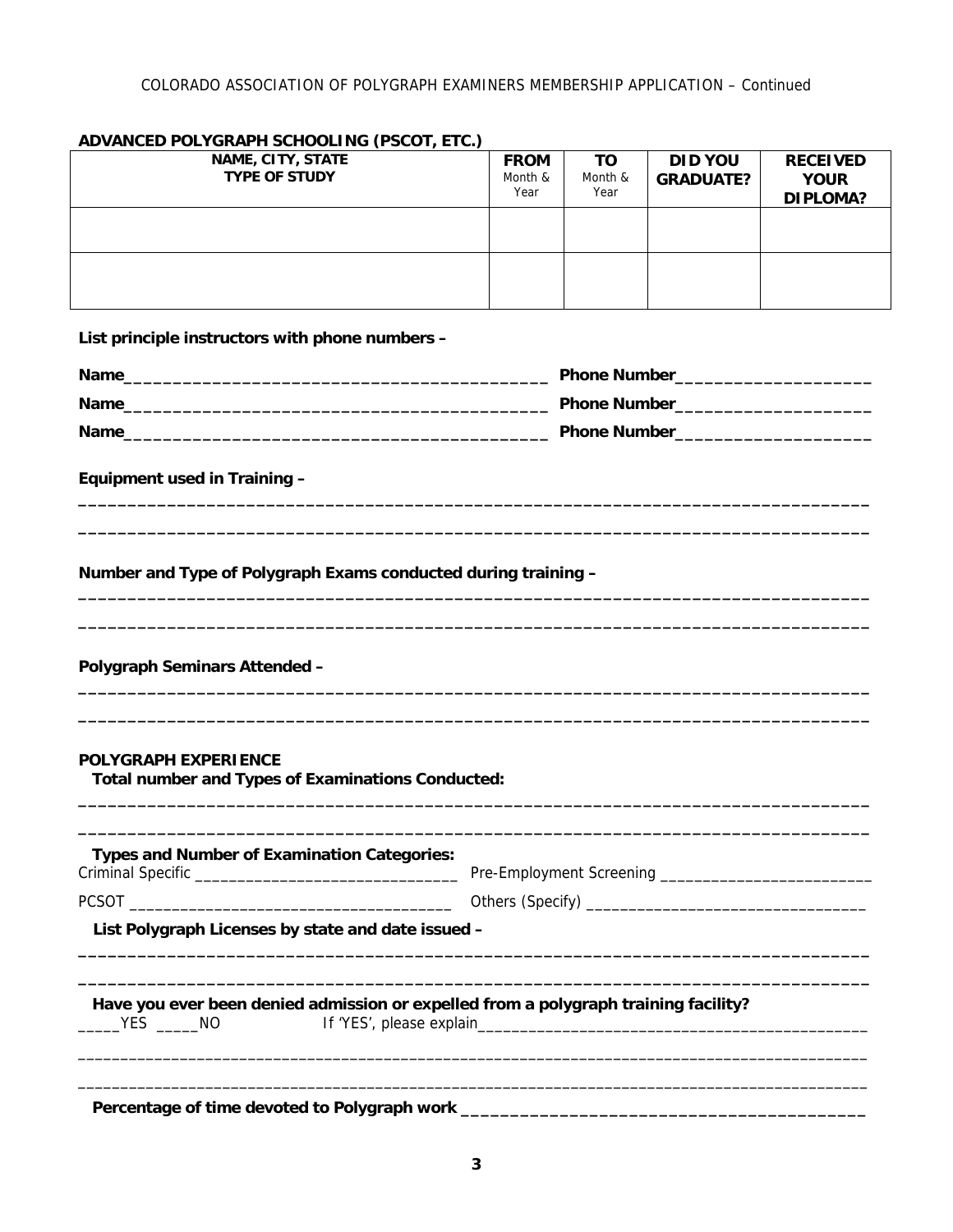## COLORADO ASSOCIATION OF POLYGRAPH EXAMINERS MEMBERSHIP APPLICATION – Continued

# **INTEGRITY ISSUES**

 **Have you ever been detained, arrested, or summoned into court as a defendant in a criminal proceeding or convicted, fined or imprisoned or placed on probation for the violation of any laws? Minor traffic violations are excluded. \_\_\_\_\_\_YES \_\_\_\_\_NO If YES, explain and identify the crime, city & state, dates and disposition. \_\_\_\_\_\_\_\_\_\_\_\_\_\_\_\_\_\_\_\_\_\_\_\_\_\_\_\_\_\_\_\_\_\_\_\_\_\_\_\_\_\_\_\_\_\_\_\_\_\_\_\_\_\_\_\_\_\_\_\_\_\_\_\_\_\_\_\_\_\_\_\_\_\_\_\_\_\_\_\_**

**\_\_\_\_\_\_\_\_\_\_\_\_\_\_\_\_\_\_\_\_\_\_\_\_\_\_\_\_\_\_\_\_\_\_\_\_\_\_\_\_\_\_\_\_\_\_\_\_\_\_\_\_\_\_\_\_\_\_\_\_\_\_\_\_\_\_\_\_\_\_\_\_\_\_\_\_\_\_\_\_ \_\_\_\_\_\_\_\_\_\_\_\_\_\_\_\_\_\_\_\_\_\_\_\_\_\_\_\_\_\_\_\_\_\_\_\_\_\_\_\_\_\_\_\_\_\_\_\_\_\_\_\_\_\_\_\_\_\_\_\_\_\_\_\_\_\_\_\_\_\_\_\_\_\_\_\_\_\_\_\_ \_\_\_\_\_\_\_\_\_\_\_\_\_\_\_\_\_\_\_\_\_\_\_\_\_\_\_\_\_\_\_\_\_\_\_\_\_\_\_\_\_\_\_\_\_\_\_\_\_\_\_\_\_\_\_\_\_\_\_\_\_\_\_\_\_\_\_\_\_\_\_\_\_\_\_\_\_\_\_\_** 

 **Have you ever been expelled from membership in any organization or society? \_\_\_\_\_YES \_\_\_\_\_NO If YES, please explain. \_\_\_\_\_\_\_\_\_\_\_\_\_\_\_\_\_\_\_\_\_\_\_\_\_\_\_\_\_\_\_\_\_\_\_\_\_\_\_\_\_\_\_\_\_\_\_\_\_\_\_\_\_\_\_\_\_\_\_\_\_** 

**\_\_\_\_\_\_\_\_\_\_\_\_\_\_\_\_\_\_\_\_\_\_\_\_\_\_\_\_\_\_\_\_\_\_\_\_\_\_\_\_\_\_\_\_\_\_\_\_\_\_\_\_\_\_\_\_\_\_\_\_\_\_\_\_\_\_\_\_\_\_\_\_\_\_\_\_\_\_\_\_ \_\_\_\_\_\_\_\_\_\_\_\_\_\_\_\_\_\_\_\_\_\_\_\_\_\_\_\_\_\_\_\_\_\_\_\_\_\_\_\_\_\_\_\_\_\_\_\_\_\_\_\_\_\_\_\_\_\_\_\_\_\_\_\_\_\_\_\_\_\_\_\_\_\_\_\_\_\_\_\_** 

 **Are you now or have you ever been a member or associated with any organization which advocates acts of force or violence to deny other persons their rights under the United States Constitution?** 

**\_\_\_\_\_\_\_\_\_\_\_\_\_\_\_\_\_\_\_\_\_\_\_\_\_\_\_\_\_\_\_\_\_\_\_\_\_\_\_\_\_\_\_\_\_\_\_\_\_\_\_\_\_\_\_\_\_\_\_\_\_\_\_\_\_\_\_\_\_\_\_\_\_\_\_\_\_\_\_\_ \_\_\_\_\_\_\_\_\_\_\_\_\_\_\_\_\_\_\_\_\_\_\_\_\_\_\_\_\_\_\_\_\_\_\_\_\_\_\_\_\_\_\_\_\_\_\_\_\_\_\_\_\_\_\_\_\_\_\_\_\_\_\_\_\_\_\_\_\_\_\_\_\_\_\_\_\_\_\_\_** 

**\_\_\_\_\_YES \_\_\_\_\_NO If YES, please explain. \_\_\_\_\_\_\_\_\_\_\_\_\_\_\_\_\_\_\_\_\_\_\_\_\_\_\_\_\_\_\_\_\_\_\_\_\_\_\_\_\_\_\_\_** 

# **PAST OR PRESENT MEMBERSHIPS IN ORGANIZATIONS**

| <b>NAME</b> | <b>TYPE OF ORGANIZATON</b><br>Social, Fraternal, Professional | <b>OFFICES HELD</b> |
|-------------|---------------------------------------------------------------|---------------------|
|             |                                                               |                     |
|             |                                                               |                     |
|             |                                                               |                     |

## **CHARACTER REFERENCES - Do not include relatives or former employers**

| <b>NAME</b> | <b>ADDRESS</b> | <b>YEARS</b><br><b>KNOWN</b> | <b>PHONE</b><br><b>NUMBER</b> |
|-------------|----------------|------------------------------|-------------------------------|
|             |                |                              |                               |
|             |                |                              |                               |
|             |                |                              |                               |
|             |                |                              |                               |